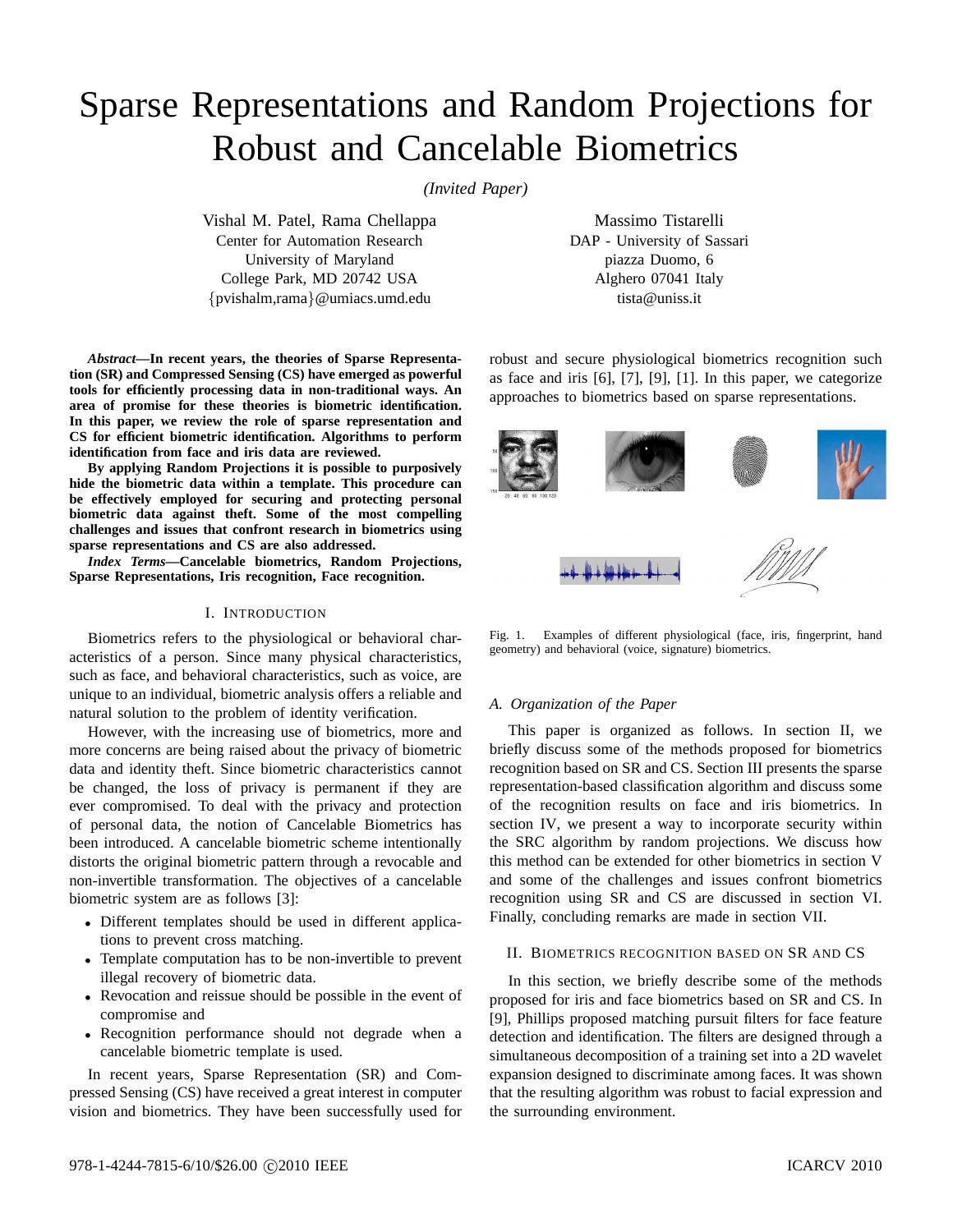Compressed sensing has shown it is possible to efficiently compress signals using a sparse representation [10],[11]. In turn, this has lead to a resurgence of interest in the principles of sparse representation for recognition. Recently, Wright *et al.* [1] introduced an algorithm, called Sparse Repersentationbased Classification (SRC), based on SR and CS. This work was later extended to handle pose and illumination variations in [12], [13] and for iris recognition in [6]. Nagesh and Li [14] presented an expression invariant face recognition based on ideas from the distributed compressed sensing and joint sparsity models. Also, Li *et al.* [15] presented a face recognition method based on sparse representation for recognizing 3D face meshes under expressions using low-level geometric features.

Following [1] and [6], in what follows, we briefly describe the SRC method for the physiological biometrics recognition. In particular, we show how one can incorporate cancelability [7] within this framework.

# III. SPARSE REPRESENTATION BASED CLASSIFICATION (SRC)

The idea proposed in [1] in using SR and CS techniques for classification is to create a dictionary matrix of the training samples as column vectors. The test sample is also represented as a column vector. Different dimensionality reduction methods are used to reduce the dimension of both the test vector and the vectors in the dictionary. One such approach for dimensionality reduction is random projections [7]. Random projections, using a generated sensing matrix, are taken of both the dictionary matrix and the test sample. It is then simply a matter of solving an  $\ell_1$  minimization problem in order to obtain the sparse solution. Once the sparse solution is obtained, it can provide information as to which training sample the test vector most closely relates to.

Let each image be represented as a vector in  $\mathbb{R}^n$ , A be the dictionary (i.e. training set) and  $y$  be the test image. The SRC algorithm is as follows:

- 1) Create a matrix of training samples  $A = [A_1, ..., A_k]$  for k classes, where  $A_i$  are the set of images of each class.
- 2) Reduce the dimension of the training images and a test image by any dimensionality reduction method. Denote the resulting dictionary and the test vector as  $\ddot{A}$  and  $\ddot{y}$ , respectively.
- 3) Normalize the columns of  $\tilde{A}$  and  $\tilde{y}$ .
- 4) Solve the following  $\ell_1$  minimization problem

$$
\hat{\alpha} = \arg\min_{\alpha'} \parallel \alpha' \parallel_1 \text{ subject to } \tilde{y} = \tilde{A}\alpha', \quad (1)
$$

5) Calculate the residuals

$$
r_i(\tilde{y}) = \|\tilde{y} - \tilde{A}\delta_i(\hat{\alpha})\|_2,
$$

for  $i = 1, ..., k$  where  $\delta_i$  a characteristic function that selects the coefficients associated with the  $i^{th}$  class.

6) Identify(y)=arg min<sub>i</sub>  $r_i(\tilde{y})$ .

The assumption made in this method is that given sufficient training samples of the  $k^{th}$  class,  $\tilde{A}_k$ , any new test image y that belongs to the same class will approximately lie in the linear span of the training samples from the class  $k$ . This implies that most of the coefficients not associated with class  $k$  in  $\hat{\alpha}$  will be close to zero. Hence,  $\alpha'$  is a sparse vector. This algorithm can also be extended to deal with occlusions and random noise. Furthermore, a method of rejecting invalid test samples can also be introduced within this framework [1]. In particular, to decide whether a given test sample is a valid sample or not, the notion of Sparsity Concentration Index (SCI) has been proposed in [1]. See [1] and [6] for more details.

To illustrate the effectiveness of the SRC algorithm for face and iris biometrics, we highlight some of the results presented in [1] and [6]. The recognition rates achieved by the SRC method for face recognition with different features and dimensions are summarized in Table I on the extended Yale B Dataset [22]. As it can be seen from Table I the SRC method achieves the best recognition rate of 98.09% with randomfaces of dimension 504.

TABLE I RECOGNITION RATES (IN %) OF SRC ALGORITHM [1] ON THE EXTENDED YALE B DATABASE.

| Dimension  | 30    | 56    | 120   | 504   |
|------------|-------|-------|-------|-------|
| Eigen      | 86.5  | 91.63 | 93.95 | 96.77 |
| Laplacian  | 87.49 | 91.72 | 93.95 | 96.52 |
| Random     | 82.60 | 91.47 | 95.53 | 98.09 |
| Downsample | 74.57 | 86.16 | 92.13 | 97.10 |
| Fisher     | 86.91 |       |       |       |

Partial face features have been very popular in recovering the identity of human face [28], [1]. The recognition results on partial facial features such as an eye, nose, and mouth are summarized in Table II on the same dataset. The SRC algorithm achieves the best recognition performance of 93.7%, 87.3%, 98.3% on eye, nose and mouth features, respectively and it outperforms the other competitive methods such as Nearest Neighbor (NN), Nearest Subspace (NS) and Support Vector Machines (SVM). These results show that SRC can provide good recognition performance even in the case when partial face features are provided.



Fig. 2. Examples of partial facial features. (a) Eye (b) Nose (c) Mouth.

TABLE II RECOGNITION RESULTS WITH PARTIAL FACIAL FEATURES [1].

|            | Right Eye | <b>Nose</b> | Mouth  |
|------------|-----------|-------------|--------|
| Dimension  | 5.040     | 4.270       | 12,936 |
| <b>SRC</b> | 93.7%     | 87.3%       | 98.3%  |
| NΝ         | 68.8%     | 49.2%       | 72.7%  |
| NS.        | 78.6%     | 83.7%       | 94.4%  |
| <b>SVM</b> | 85.8%     | 70.8%       | 95.3%  |

One of the main difficulties in iris biometric is that iris images acquired from a partially cooperating subject often suffer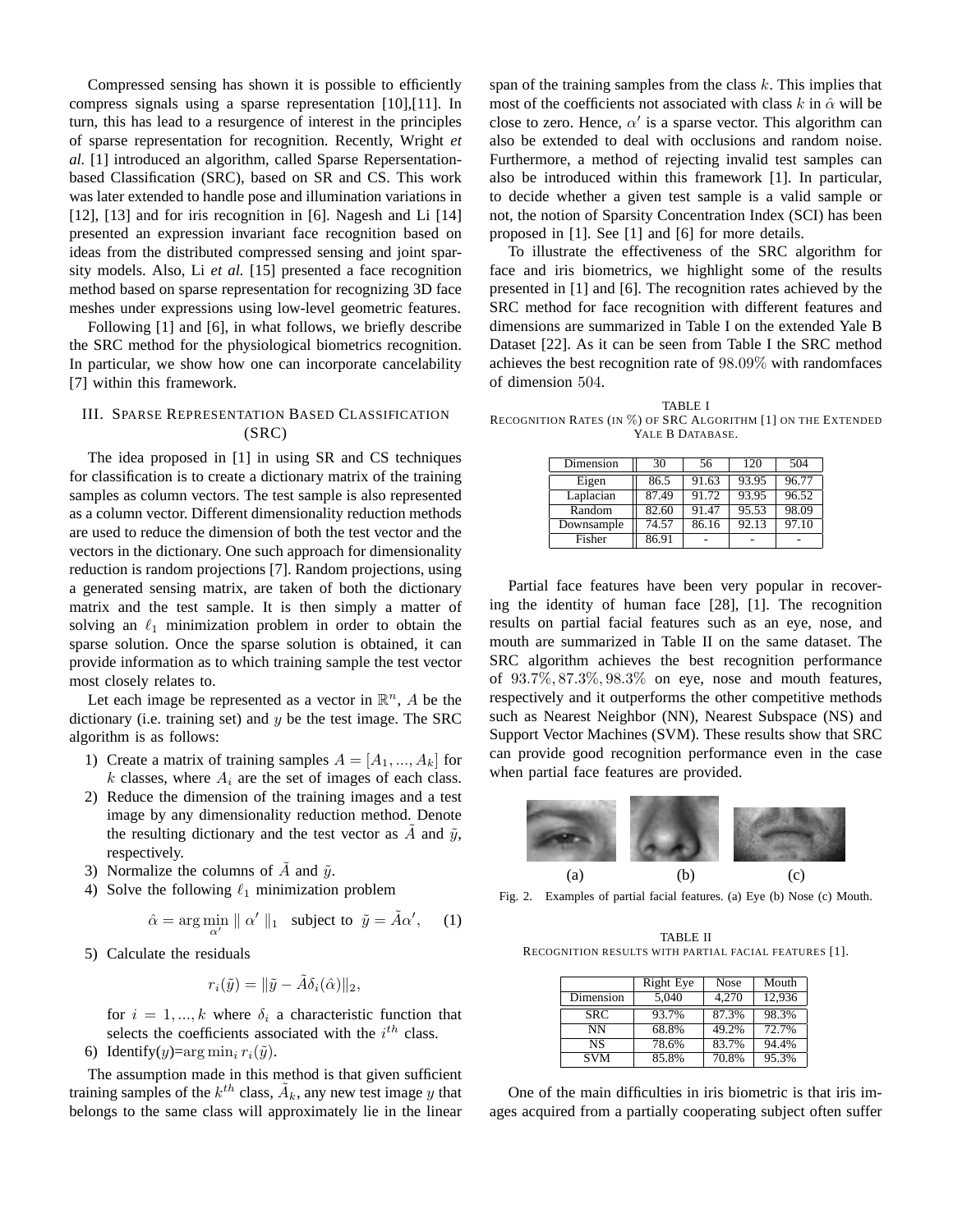from blur, occlusion due to eyelids, and specular reflections. As a result, the performance of existing iris recognition systems degrade significantly on these images. Hence, it is essential to select good images before they are input to the recognition algorithm. To this end, one such algorithm based on SR for iris biometric was proposed in [6] that can select and recognize iris images in a single step. The block diagram of the method based on SR for iris recognition is shown in Figure 3.



Fig. 3. Block diagram of the method proposed in [6] for the selection and recognition of iris images.

In Figure 4, we display the iris images having the least SCI value for the blur, occlusion and segmentation error experiments performed on the real iris images in the University of Notre Dame ND dataset [23]. As it can be observed, the low SCI images suffer from high amounts of distortion. The recognition performance of the SR based method for iris biometric [6] is summarized in Table III. As it can be seen from the table SRC provides the best recognition performance over that of NN and Libor Masek's iris identification source code [24].

TABLE III RECOGNITION RATE ON ND DATASET [6].

| Image Quality | NN    | Masek's Implementation | <b>SRC</b> |
|---------------|-------|------------------------|------------|
| Good          | 98.33 | 97.5                   | 99.17      |
| Blured        | 95.42 | 96.01                  | 96.28      |
| Occluded      | 85.03 | 89.54                  | 90.30      |
| Seg. Error    | 78.57 | 82.09                  | 91.36      |

## IV. CANCELABILITY THROUGH RANDOM PROJECTIONS

The idea of using Random Projections (RP) for cancelability in biometrics has been introduced before [16], [18], [7]. In [16] and [18], RPs of discriminative features were used for



Fig. 4. Iris images with low SCI values in the ND dataset. Note that the images in (a), (b) and (c) suffer from high amounts of blur, occlusion and segmentation errors, respectively .

cancelability in face biometrics. RPs on different regions of iris were applied for cancelability in [7]. In what follows, we show how RPs can be incorporated into the sparse representation framework for cancelability.



Fig. 5. Random Projections for cancelable biometrics.

Let  $\Phi$  be an  $m \times n$  random matrix with  $m \leq n$  such that each entry  $\phi_{i,j}$  of  $\Phi$  is an independent realization a random variable on a probability measure space. Consider the following observations

$$
z \doteq \Phi y = \Phi A \alpha = \tilde{A} \alpha. \tag{2}
$$

 $z$  can be thought of as a transformed version of the biometric y. One has to recover the coefficients  $\alpha$  in order to apply the sparse recognition method explained in the previous section. As  $m$  is smaller than  $n$ , the system of equations (2) is underdetermined and the unique solution of  $\alpha$  is impossible. However, due to the sparsity of  $\alpha$  and under certain conditions on A, one can recover  $\alpha$  by solving the following  $\ell_1$  minimization problem

$$
\hat{\alpha} = \arg\min_{\alpha'} \parallel \alpha' \parallel_1 \quad \text{s. t. } z = \tilde{A}\alpha'. \tag{3}
$$

One sufficient condition for (1) to stably approximate the sparsest solution of (2), is known as the Restricted Isometry Property (RIP)[10], [21], [20]. A matrix  $\Phi A$  is said to satisfy the RIP of order K with constants  $\delta_K \in (0,1)$  if

$$
(1 - \delta_K) \parallel v \parallel_2^2 \le \parallel \Phi Av \parallel_2^2 \le (1 + \delta_K) \parallel v \parallel_2^2 \qquad (4)
$$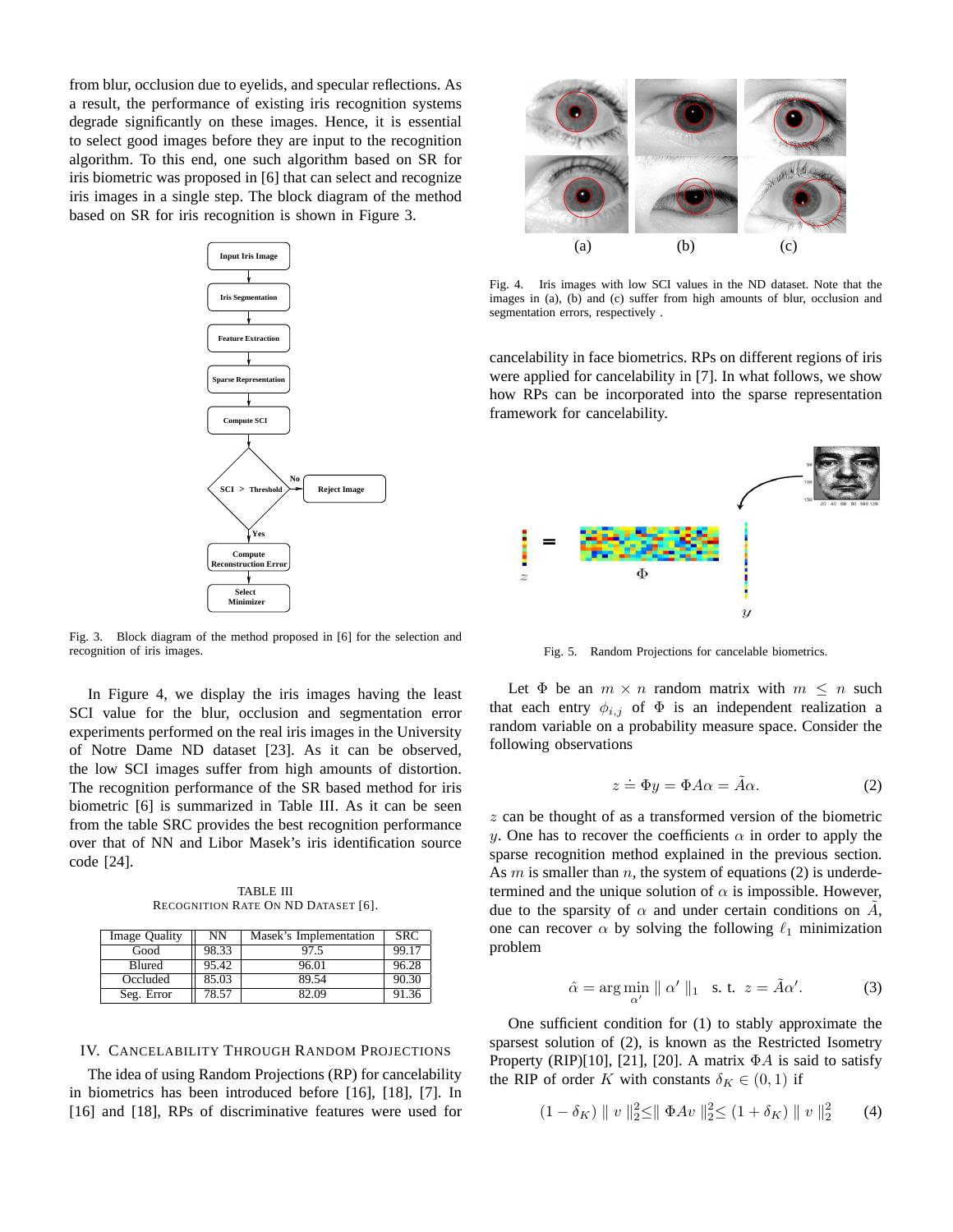for any v such that  $|| v ||_0 \leq K$ . When RIP holds,  $\Phi A$ approximately preserves the Euclidean length of  $K$ -sparse vectors. When A is a deterministic dictionary and  $\Phi$  is a random matrix, we have the following theorem on the RIP of ΦA.

**Theorem 1.** *([19])* Let  $A \in \mathbb{R}^{n \times m}$  be a deterministic dictio*nary with restricted isometry constant*  $\delta_K(A)$ *. Let*  $\Phi \in \mathbb{R}^{m \times n}$ *be a random matrix satisfying*

$$
P\left(||\Phi v||^2 - \|v\|^2| \ge \varsigma \|v\|^2\right) \le 2e^{-c\frac{n}{2}\varsigma^2}, \quad \varsigma \in (0, \frac{1}{3}) \quad (5)
$$

*for all*  $v \in \mathbb{R}^n$  *and some constant*  $c > 0$  *and assume* 

$$
m \ge C\delta^{-2} \left( K \log(m/K) + \log(2e(1+12/\delta)) + t \right) \tag{6}
$$

*for some*  $\delta \in (0,1)$  *and*  $t > 0$ *. Then, with probability at least* 1 − e −t *, the matrix* ΦA *has restricted isometry constant*

$$
\delta_K(\Phi A) \le \delta_K(A) + \delta(1 + \delta_K(A)).\tag{7}
$$

*The constant satisfies*  $C \leq 9/c$ .

The following are some of the matrices that satisfy (5) and hence can be used as random projections for cancelability.

- $m \times n$  random matrices  $\Phi$  whose entries  $\phi_{i,j}$  are independent realizations of Gaussian random variables  $\phi_{i,j} \sim$  $\mathcal{N}\left(0,\frac{1}{m}\right)$  $\frac{1}{m}$ ).
- Independent realizations of  $\pm 1$  Bernoulli random variables

$$
\phi_{i,j} \doteq \left\{ \begin{array}{ll} +1/\sqrt{m}, & \text{with probability } \frac{1}{2} \\ -1/\sqrt{m}, & \text{with probability } \frac{1}{2}. \end{array} \right.
$$

• Independent realizations of related distributions such as

$$
\phi_{i,j} \doteq \left\{ \begin{array}{ll} +\sqrt{3/m}, & \text{with probability } \frac{1}{6} \\ 0, & \text{with probability } \frac{2}{3} \\ -\sqrt{3/m}, & \text{with probability } \frac{1}{6}. \end{array} \right.
$$

• Multiplication of any  $m \times n$  random matrix  $\Phi$  with a deterministic orthogonal  $n \times n$  matrix D, i.e.  $\Phi D$ .

Note that RPs meet the various constraints required for cancelability. By using different RP matrices, we can issue different templates for different applications. If a transformed pattern is compromised, we can reissue a new pattern by applying a new random projection to the iris vector. The RIP properties together with the sparsity of  $\alpha$  ensure that the recognition performance is preserved. In the application database, only the transformed dictionary  $\Phi A$  is stored. If a hacker illegally obtains the transformed dictionary  $\Phi A$  and the transformed iris patterns of the user,  $z$ , he or she will have access to the person's identity. However, it is extremely difficult to obtain the matrix A from  $\Phi A$ , and without A one cannot obtain the original iris patterns  $y$ . Hence, the resulting cancelable scheme is non-invertible as it is not possible to obtain the original iris patterns from the transformed patterns. Furthermore, since this method is based on pseudo-random number generation, we only consider the state space corresponding to the value taken by the seed of the random number generator. Hence, instead of storing the entire matrix, one only needs to store the seed used to generate the RP matrix.

## *A. Sector-based RPs for cancelable iris biometrics*



Fig. 6. Block Diagram of Sectored Random Projections [7].

Empirically we have found that applying the random projections directly on the iris images leads to a degradation in performance due to the following reasons. In real iris images, despite good segmentation algorithms, there will still be some outliers due to specular reflections, eye lashes and eyelids. Also, different parts of the iris have different quality [29]. By taking a linear transformation of the entire vector, we combine the good iris regions as well as the outliers and thereby corrupting the data. To avoid this, one can divide the iris into different sectors then apply random projections on each sector separately and concatenate them to form the cancelable template (see Fig. 6) [7]. Hence, outliers can corrupt only the corresponding sector and not the entire iris vector. Since outliers due to eyelids and eye lashes are present only at the top and bottom of the iris images, only a small number of sectors get corrupted in practice. This mitigates the problem of reduction in useful information, mentioned in [17]. Different iris sectors can be viewed as partial features similar to those considered in the previous section for face biometrics. Once RPs have been applied, they can be viewed as transformed versions of the original iris and SRC algorithm can be used for identification. A block diagram of the random projections based cancelable system is shown in Fig. 7.



Fig. 7. Block Diagram of the Random Projections based cancelable system.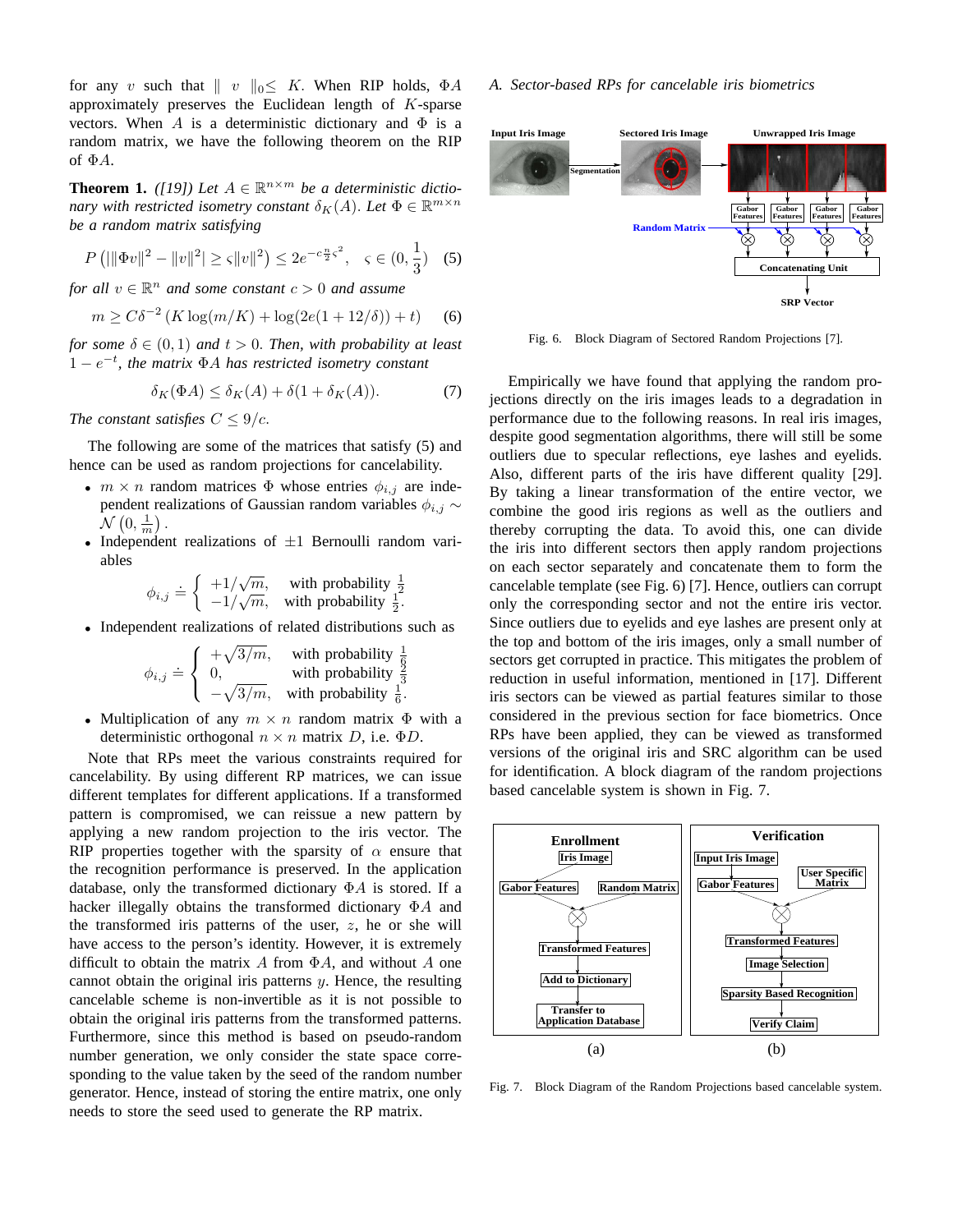# V. EXTENSION TO OTHER BIOMETRICS

Even though SR-based recognition algorithms have been proposed for physiological biometrics such as face and iris, they can also be extended for other physiological and behavioral biometrics such as fingerprints, palmprints and speech. For instance, in [8], ideas from the CS theory are used for noise robust speaker recognition. Unlike previous computation frameworks which work on a frame-by-frame basis, the method presented in [8] focuses on exploiting information from a large time-context. Using a sliding window approach, denoised speech representations are constructed using a sparse representation of the reliable features in an overcomplete dictionary of clean, fixed-length speech exemplars. The effectiveness of this algorithm is demonstrated with several experiments.

Even though the majority of fingerprint verification and identification systems are based on the matching of minutiaebased representations, a number of algorithms exist which are based on iconic matching [25]. In this case the gallery of training fingerprint samples can be stacked with the A matrix to form the biometric dictionary. In order to cope for changes in orientation and position of the finger, several images of the finger from the same subject should be included in each column of A. Due to the simple structure of a fingerprint image, a large compression can be performed on the columns of A allowing for a compact representation of the dataset. Alternatively, an hybrid representation can be employed where the test fingerprint image is aligned and de-rotated according to the position and orientation of the fingerprints in the gallery.

#### VI. CHALLENGES

A number of challenges and issues confront biometrics recognition using SR and CS. Below we list a few.

#### *A. SR-based recognition from video*

[6] attempts to propose a method for iris recognition from video based on SR. Is it possible to extend this method for other biometrics recognition from video? In this case the columns of A are composed of "dynamic features" extracted from the video samples of each subject in the dataset [26]. A video-based reduction of redundancy may be easily applied to reduce the dimensionality of the dictionary matrix A.

## *B. Dictionary-based biometrics recognition*

The SRC method discussed in this paper builds the dictionary that consists of the training samples. However, it has been observed that learning dictionaries from the training data provides much better representations and hence can improve the performance of reconstructive approach to discrimination. One such approach for face biometric based on dictionary learning methods was proposed in [9]. Can dictionary learning methods provide better solutions to different physiological or behavioral cancelable biometrics?

# *C. Number of training samples*

The methods presented in [1] and [6] harnessing sparsity are very effective yet they suffer from some limitations. For instance, for good recognition performance, the training image set is required to be extensive enough to span the conditions that might occur in the test set. For example in face biometric, to be able to handle illumination variations in the test image, more and more training images are needed in the gallery. But in most realistic scenarios, the gallery contains only a single or a few images of each subject and it is not practical to assume availability of multiple images of the same person under different illumination conditions. Another limitation of this approach is that the large size of the matrix, due to the inclusion of the large number of gallery images, can tremendously increase the computational as well as the storage complexity which can make the real-time processing very difficult. Can sparsity motivated dictionary learning methods offer solution to this problem?

# *D. Multi-modal biometrics based on SR and CS*

The topic of multi-modal biometrics has gained strong interest in recent years [27]. In this approach, multiple biometrics data (either coming from the same sensing device or from different sources) are fused together and processed with a single matching algorithm or with several concurrent algorithms. The scores produced by different algorithms can be also fused to produce a single matching score for identification. Can SR and CS based methods offer better solutions for multimodal biometric fusion?

# VII. CONCLUSION

In this paper, we reviewed some of the approaches to biometrics recognition based on the recently introduced theories of sparse representation and compressed sensing. Furthermore, we discussed a way to incorporate cancelability into the SR-based method for biometrics recognition using random projections. Even though, the main emphasis was given to face and iris biometrics, these methods can offer compelling solutions to other biometrics such as gait, speech, palmprint and fingerprint, as well as for multibiometric fusion.

# ACKNOWLEDGMENT

This work was partially supported by an ONR MURI Grant N00014-08-1-0638 and by a grant of the European Commission, under the COST action 2101. VMP would like to thank Jai Pillai for his various comments and discussion.

# **REFERENCES**

- [1] J. Wright, A. Y. Yang, A. Ganesh, S. S. Sastry, and Y. Ma, "Robust Face Recognition via Sparse Representation, " *IEEE Transactions on Pattern Analysis and Machine Intelligence*, vol. 31, no. 2, pp. 210–227, 2009.
- [2] H. Proenca and L. A. Alexandre, "iris segmenation methodology for non-cooperative recognition.", In *IEEE Proceedings on Vision, Image and Signal Processing*, vol. 153, pages 199-205, April 2006.
- [3] A. K. Jain, K. Nandakumar, and A. Nagar, "Biometric Template Security," *EURASIP Journal on Advances in Sig. Proc., Special issue on Biometrics*, vol. 2008, no. 113, pp. 1–17, 2008.
- [4] R.M. Bolle, J.H. Connel and N.K. Ratha, "Biometrics Perils and Patches," *Pattern Recognition*, vol. 35, no. 12, pp. 2727–2738, 2002.